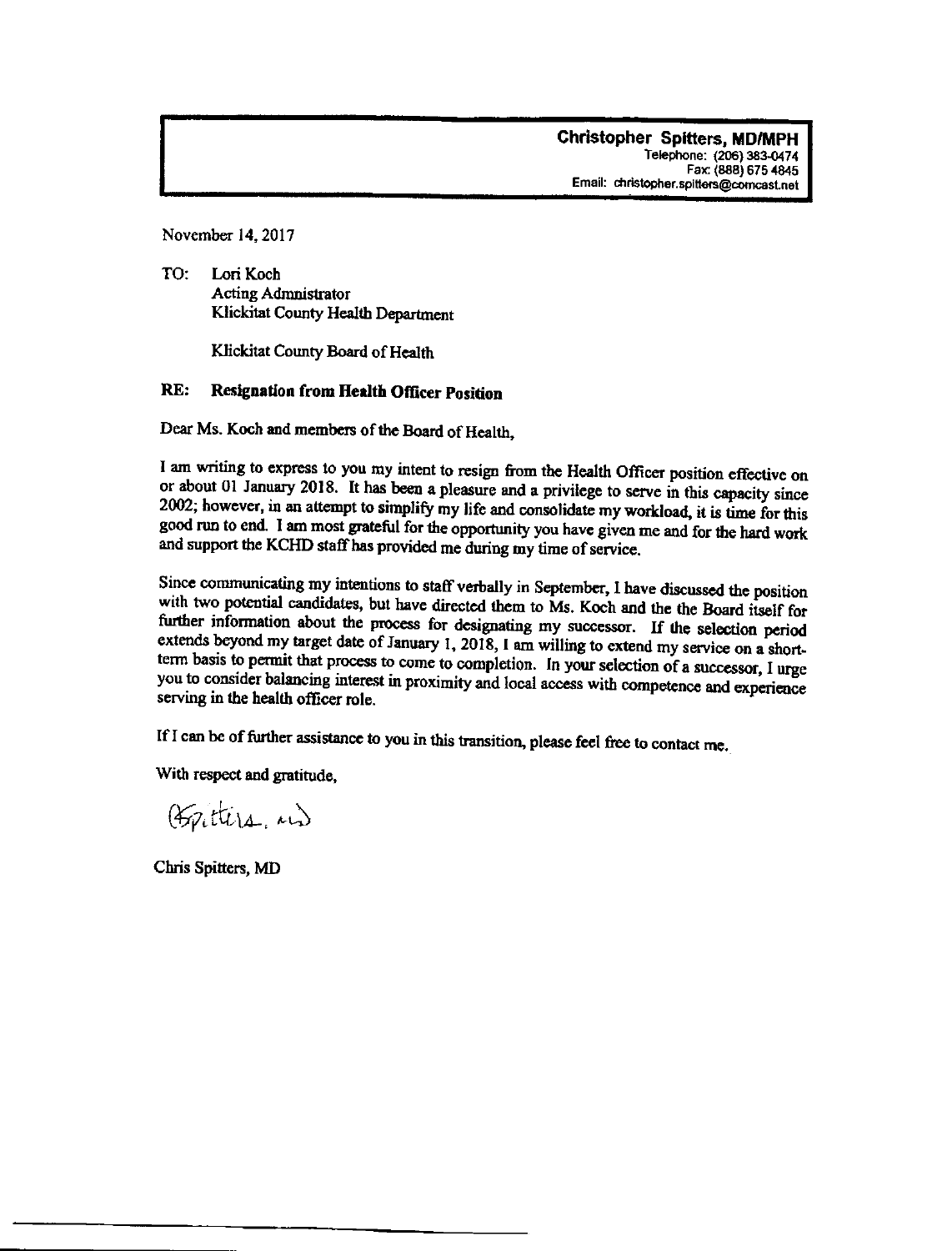### Figure 2 **Social Determinants of Health**

| Economic<br><b>Stability</b> | Neighborhood<br>and Physical<br>Environment |                                     | <b>FILL</b>                       | <b>Community</b><br>and Social<br><b>Context</b> | <b>Health Care</b><br><b>System</b> |
|------------------------------|---------------------------------------------|-------------------------------------|-----------------------------------|--------------------------------------------------|-------------------------------------|
|                              |                                             | Literacy<br>Language                | <b>Hunger</b><br><b>Access to</b> | <b>Social</b><br>integration                     | Health<br>coverage                  |
|                              |                                             | <b>Early childhood</b><br>editenton | <b>healthy</b><br>options         | Support<br>systems                               | Provider<br>availability            |
|                              |                                             | Vocational                          |                                   | Community<br>engagement                          | Provider<br>linguistic and          |
|                              |                                             | training<br><b>Higher</b>           |                                   | <b>Discrimination</b>                            | cultural<br>competency              |
|                              |                                             | education                           |                                   |                                                  | <b>Quality of care</b>              |

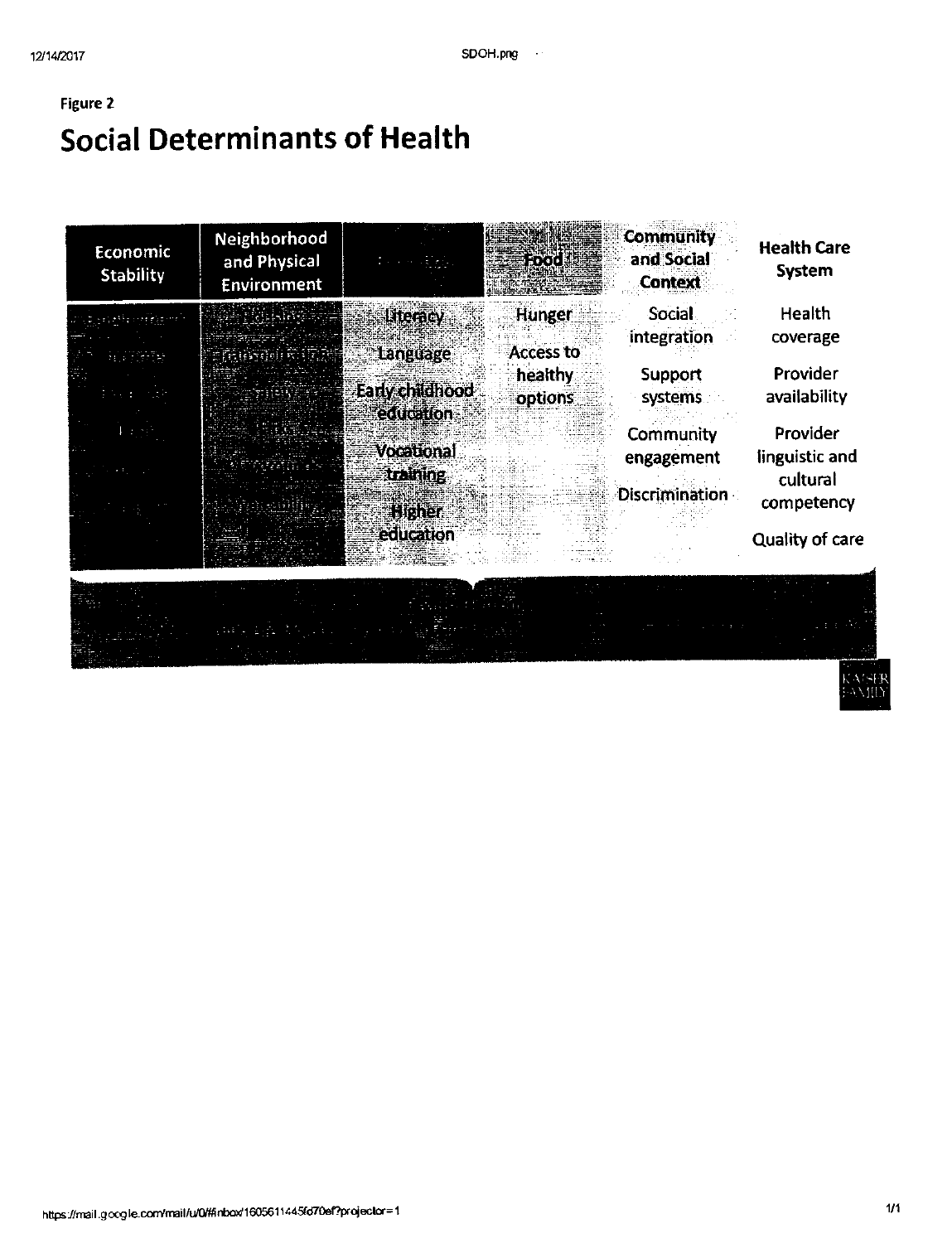# COLUMBIA GORGE REGIONAL COMMUNITY HEALTH ASSESSMENT: SUMMARY-2016

Collaborating for Optimum Health and Optimized Healthcare



A summary of the needs for improved health for the residents of the Columbia Gorge Region including Hood River, Wasco, Sherman, Gilliam, Wheeler counties in Oregon and Skamania and Klickitat counties in Washington -- Fall 2016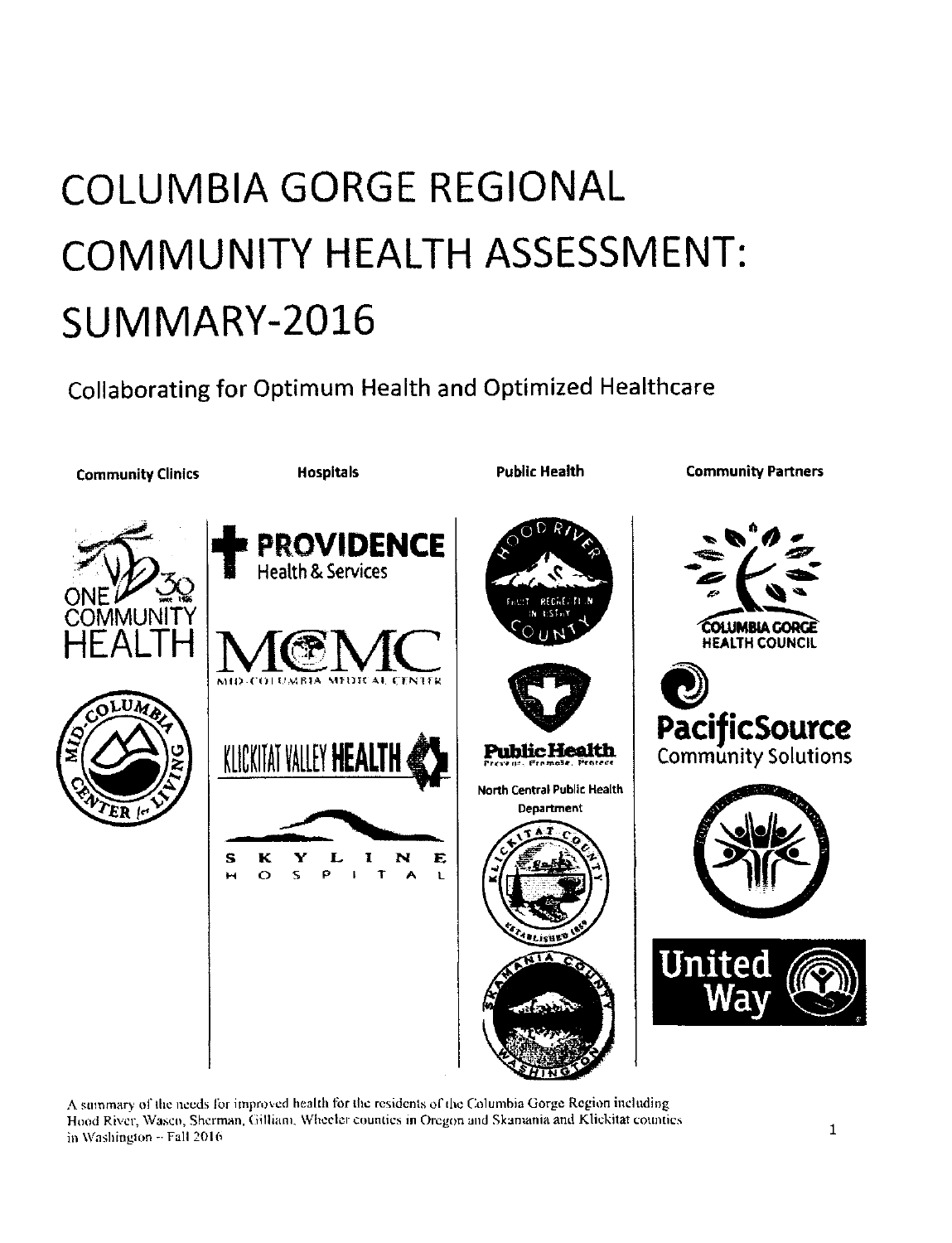#### The 2nd Columbia Gorge Regional Community Health Assessment

This document represents the second version of our regional approach to the Columbia Gorge Community Health Assessment. Building on the partnerships started with the first iteration in 2013, this regional assessment now includes 7 adjacent counties in the Columbia Gorge Region. The cohort listed on the cover page represents the primary supporting organi2ations in this effort.

#### Acknowledgement to Key Community Contributors

conducting a thorough health assessment was postible by the tireless support of these groups.

| For gathering hand-           | DHS, Mid-Columbia Housing Authority, Hood River County Health Department, Hood River County         |
|-------------------------------|-----------------------------------------------------------------------------------------------------|
| fielded surveys               | Senior Center, Revell Coy Insurance, Oregon Child Development Coalition, Meals on Wheels: The       |
|                               | Dalles, Mid-Columbia Center For Living, North Central Public Health District, One Community Health, |
|                               | Wings, The Next Door Inc, Providence, Aging in the Gorge Alliance, Klickitat Valley Health, Skyline |
|                               | Hospital, Skamania County Health Department, Klickitat County Health Department                     |
| Providing augmented           | Oregon Public Health Division, Washington State Department of Health, Oregon Health Authority, Mid- |
| data                          | <b>Columbia Economic Development District</b>                                                       |
|                               | Collective Medical Technologies (CMT): CMT is the leader in complex patient healthcare management   |
|                               | and is dedicated to eliminating avoidable risk by closing the provider communication gaps that      |
|                               | undermine patient care. They are the Northwest provider of Emergency Department Information         |
|                               | Exchange (EDIE) as such they provided us with aggregated ER data.                                   |
| <b>Execution of the mail-</b> | Providence Center for Outcome Research and Education (CORE)                                         |
| based survey and data         |                                                                                                     |
| <b>Fanalysis</b>              |                                                                                                     |

#### Acknowledgment to the Community Advisory Council (CAC)

The community Advisory Council. or CAC, is comprised of oHP consumers, community members, and local organizations. Their mission is to give the community a voice so that the consumer and community health needs are heard. They were instrumental in reviewing and adjusting the survey itself to ensure our local needs were met.

#### A resuft that is rewarding

a de la propia de la constitución

In a rural community, working together is paramount for success. The formation of the Columbia corge Coordinated Care Organization with Pacificsource Community Solutions aided us to turn an ordinary requirement from Oregon lawmakers into an extraordinary opportunity to improve the health and wellness of all residents. We are proud of our accomplishments and delighted that the Robert Wood Johnson Foundation recognized our work.



We invite the community to use this material in the pursuit of better health for all.

\*\*\*For the full document look on the Columbia Gorge Health Council website at cghealthcouncil.org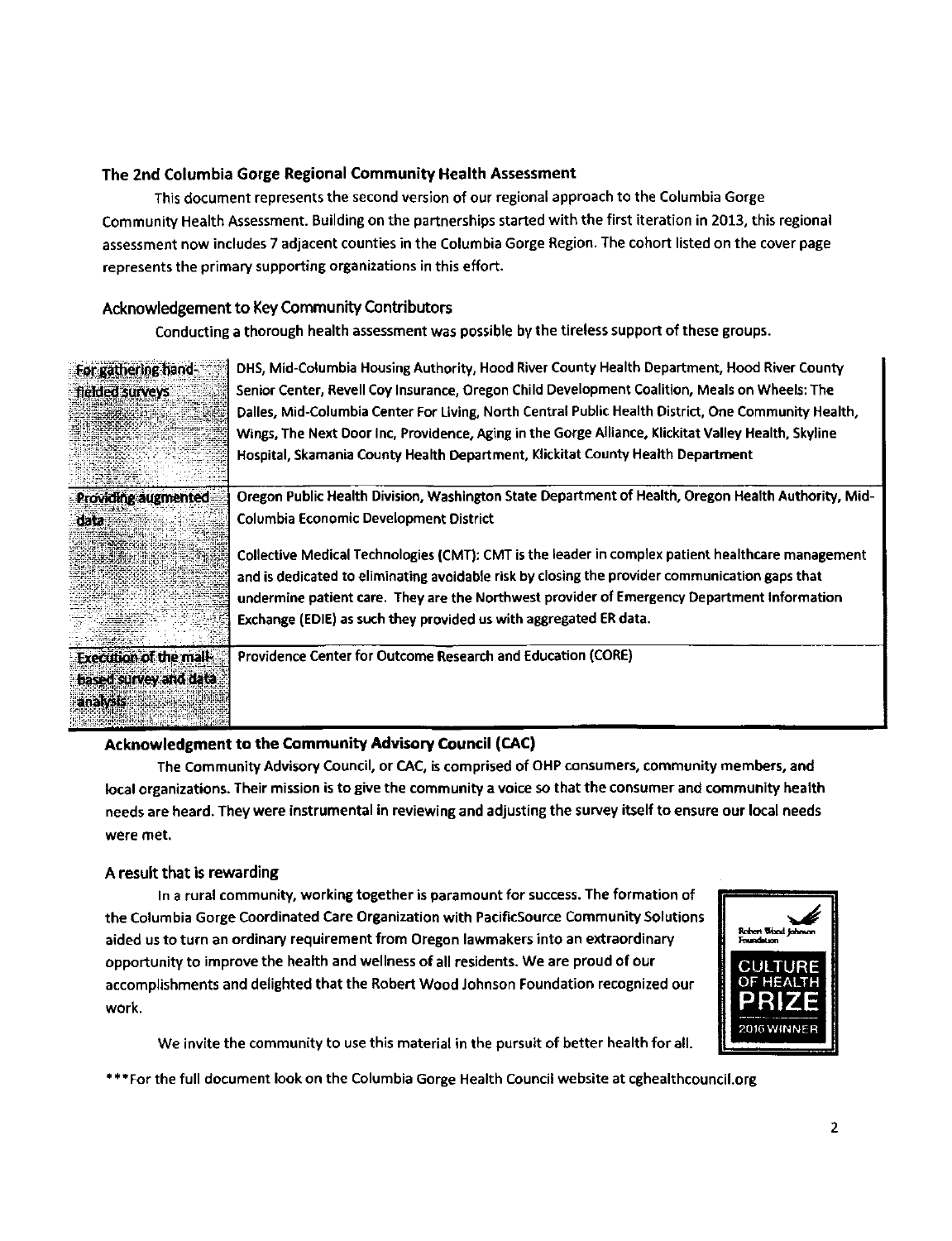## **Columbia Gorge Regional Community Health Assessment**

| 2013                                                                                                                                                    |                                      | 2016                                                                                                                                                      |
|---------------------------------------------------------------------------------------------------------------------------------------------------------|--------------------------------------|-----------------------------------------------------------------------------------------------------------------------------------------------------------|
| Mail = $457$<br>Hand-fielded = 691                                                                                                                      | <b>SURVEYS</b>                       | Mail = 674 <sup>*</sup> statistical significance<br>Hand-fielded = $694$                                                                                  |
| Non-Hispanic White=827<br>Hispanic/Latino/Other=290<br>Low Income= 668                                                                                  | <b>DEMOCRAPHICS</b>                  | Non-Hispanic White=1043<br>Hispanic/Latino/Other=301<br>Low Income=631                                                                                    |
| 6 Counties: 4 Oregon +<br>2 Washington                                                                                                                  | COUNTY                               | 7 Counties: 5 Oregon +<br>2 Washington                                                                                                                    |
| 65 Questions including Food,<br>Housing and Transportation                                                                                              | <b>OUESTIONS</b>                     | 72 Questions including Trauma<br>and Support for Caregivers                                                                                               |
| 4 hospitals; 4 Health Departs;<br>One Community Health;<br><b>County Mental Health</b><br>Columbia Gorge CCO                                            | COHORT                               | 2013 cohort + United Way; Four<br><b>Rivers Early Learning Hub</b>                                                                                        |
| Housing & Food;<br><b>Transportation</b> ; Jobs                                                                                                         | <b>SOCIAL</b><br><b>DETERMINANTS</b> | Employment rate better; other<br>areas remain a concern                                                                                                   |
| <b>Adult Dental Access: Physical</b><br>and Mental health together;<br><b>Mental Health access for</b><br>Children & Youth                              | <b>HEALTHCARE</b>                    | Dental Access remains #1 gap;<br>Progress on Mental Health Access;<br><b>PCP Access harder</b>                                                            |
| Coordination with healthcare & social<br>services, Health insurance re-enrollment;<br>Supporting Developmental and Healthy<br>Growth in the Early Years | <b>CONNECTED</b>                     | Coordination with primary care and<br>mental health=good; More people are<br>insured: Families with children 0-5 more<br>likely to go without basic needs |



In partnership with:

Hospitals: Providence Hood River, Mid-Columbia Medical Center, Klickitat Valley Health, Skyline Public Health: Hood River County, Klickitat Valley, North Central, Skamania One Community Health, Mid-Columbia Center for Living, PacificSource Community Solutions United Way of the Columbia Gorge, 4 Rivers Early Learning Hub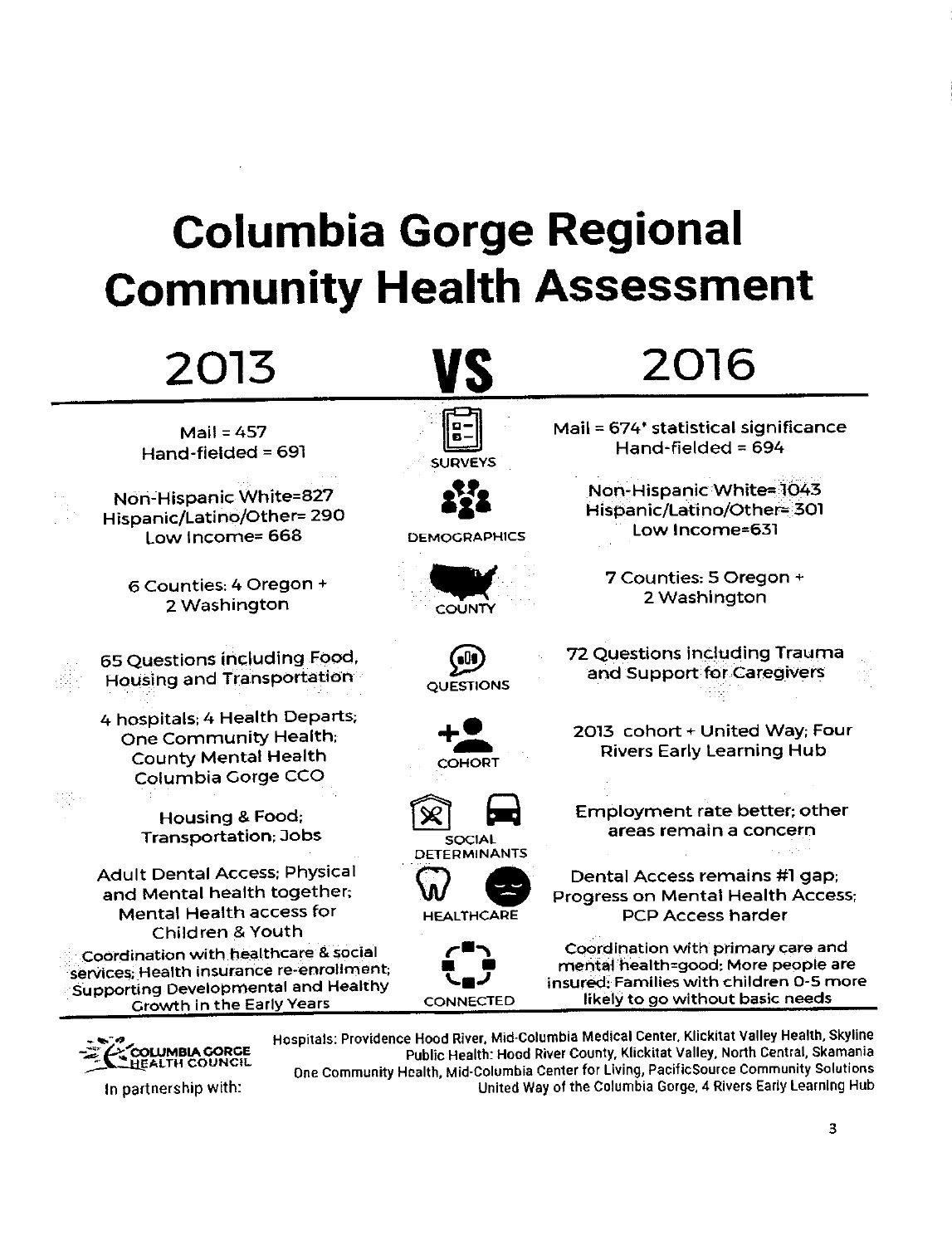

### **General Population**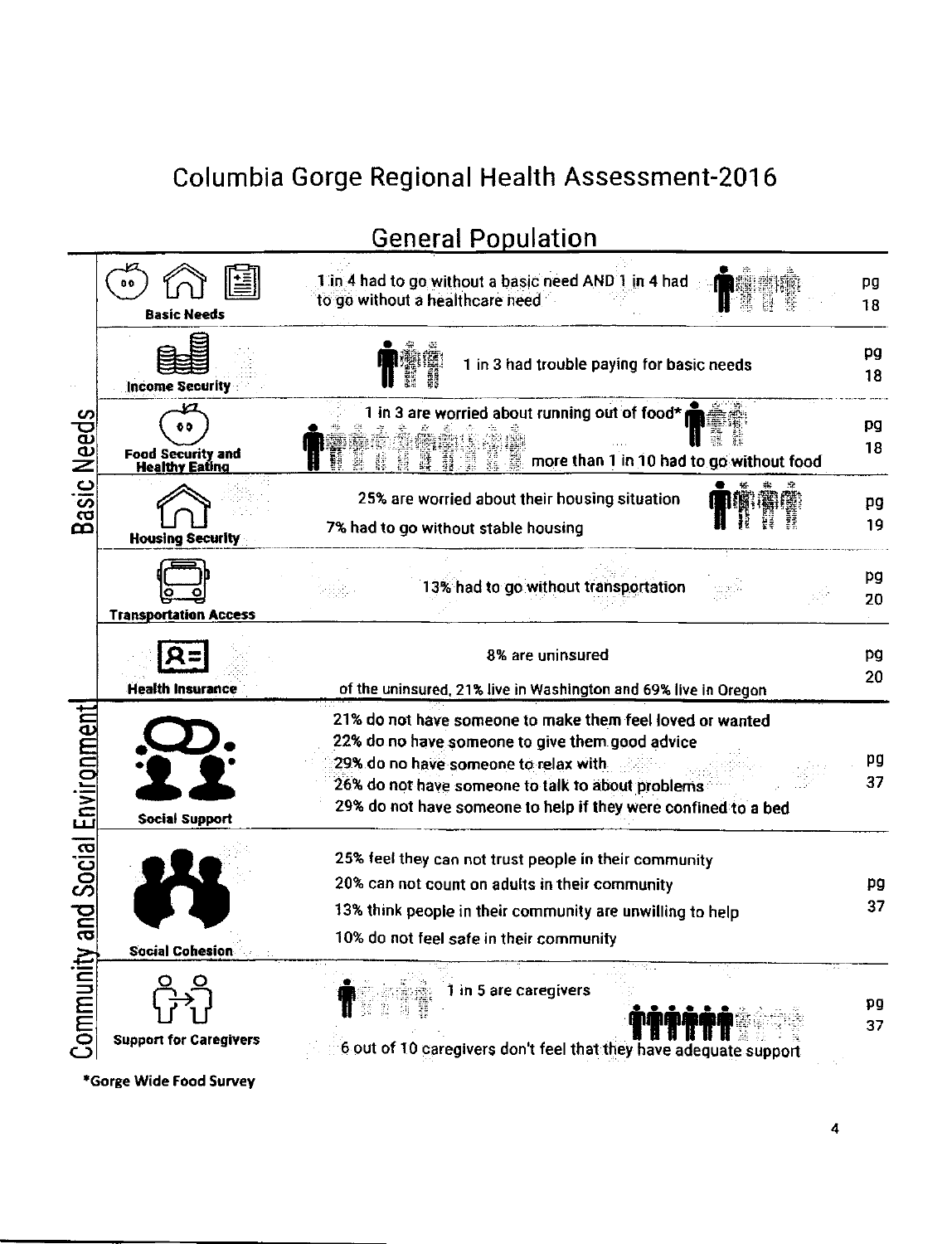### Populations with disparities by race/ethnicity, income, or insurance

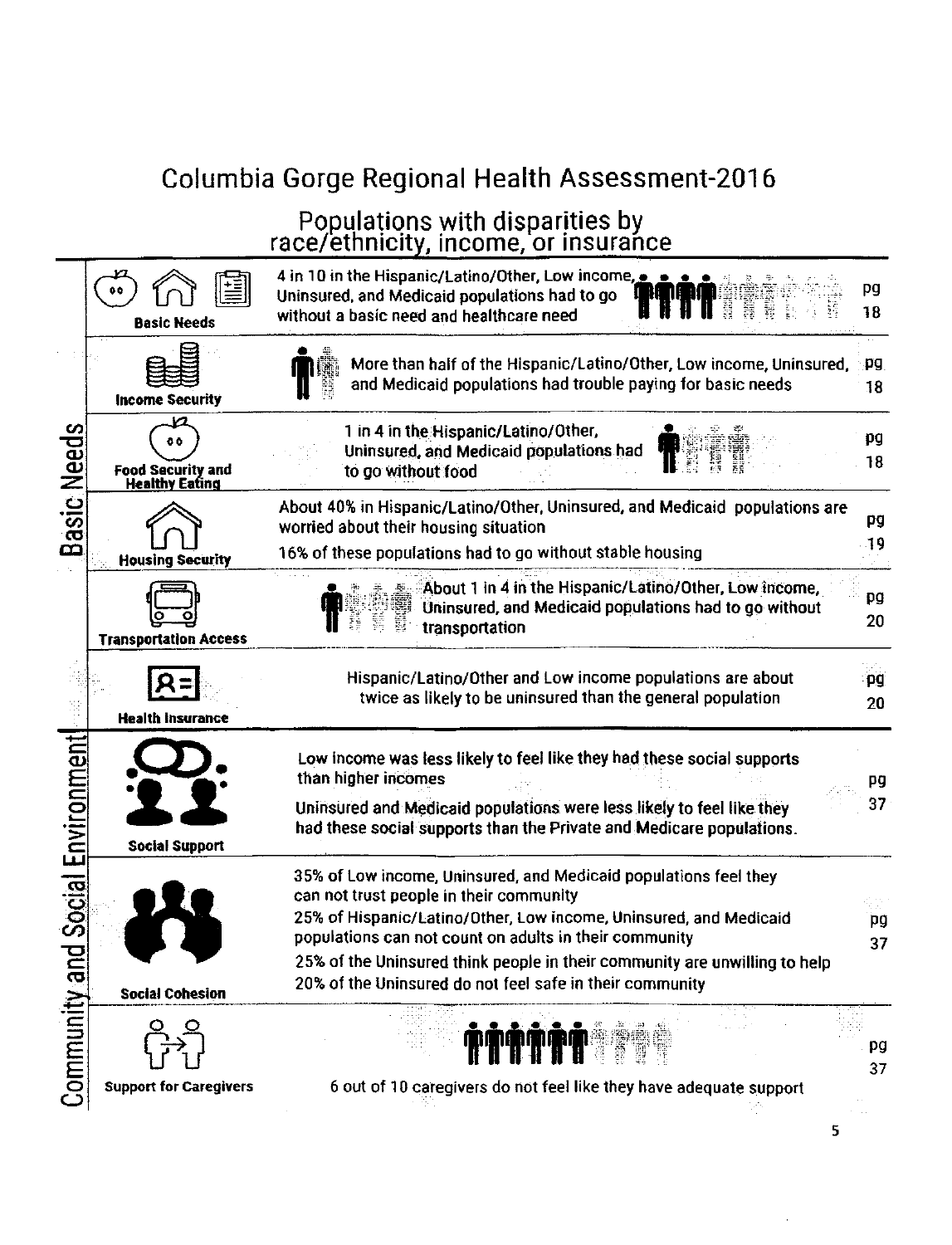Adults (ages 18-98)

|                                          | <b>General Health</b>                       | 1 in 4 rated their health as fair or poor<br>2 out of 3 are overweight or obese                                                | pg<br>22              |
|------------------------------------------|---------------------------------------------|--------------------------------------------------------------------------------------------------------------------------------|-----------------------|
|                                          | <b>Chronic Medical</b><br><b>Conditions</b> | High blood pressure is the most common chronic condition<br>More than half have a chronic medical condition                    | pg<br>22              |
| Health Stat                              | <b>Mental Health Conditions</b>             | Depression is the most diagnosed mental health condition<br>1 in 3 have a mental health condition                              | pg<br>22              |
|                                          | <b>Trauma and Resilience</b>                | 3 out of 4 experienced one or more traumatic event<br>About 4 out of 10 had someone do something harmful to them               | pg<br>23              |
|                                          | Alcohol, Tobacco,<br><b>Other Drugs</b>     | 21% have three or more drinks on the days they drink 15% use marijuana<br>7 % use other drugs<br>19% use tobacco               | pg<br>24              |
|                                          | <b>Physical Healthcare</b><br><b>Access</b> | 1 in 5 do not have a primary care provider and are<br>going without needed care                                                | pg<br>26              |
|                                          | <b>Dental Healthcare Access</b>             | Greatest unmet healthcare need: 344 people are going without care<br>1 in 4 are going without needed care                      | pg<br>26              |
|                                          | <b>Mental Healthcare Access</b>             | Access greatly improved from 2013<br>46% got care from primary care provider<br>30% got care from county mental health clinics | pg<br>27 <sub>2</sub> |
| althcare Access<br>$\mathbf \omega$<br>┱ | Substance Use Treatment                     | 7% needed substance use care, of those 68% are receiving treatment                                                             | pg<br>28              |
|                                          | <b>Medications</b>                          | 1 in 10 cannot get all their medications<br>B                                                                                  | pg<br>29              |
|                                          | <b>Specialists</b>                          | Neurology, substance use treatment, and cancer treatment had<br>highest unmet need<br>Most people use local services           | pg<br>29              |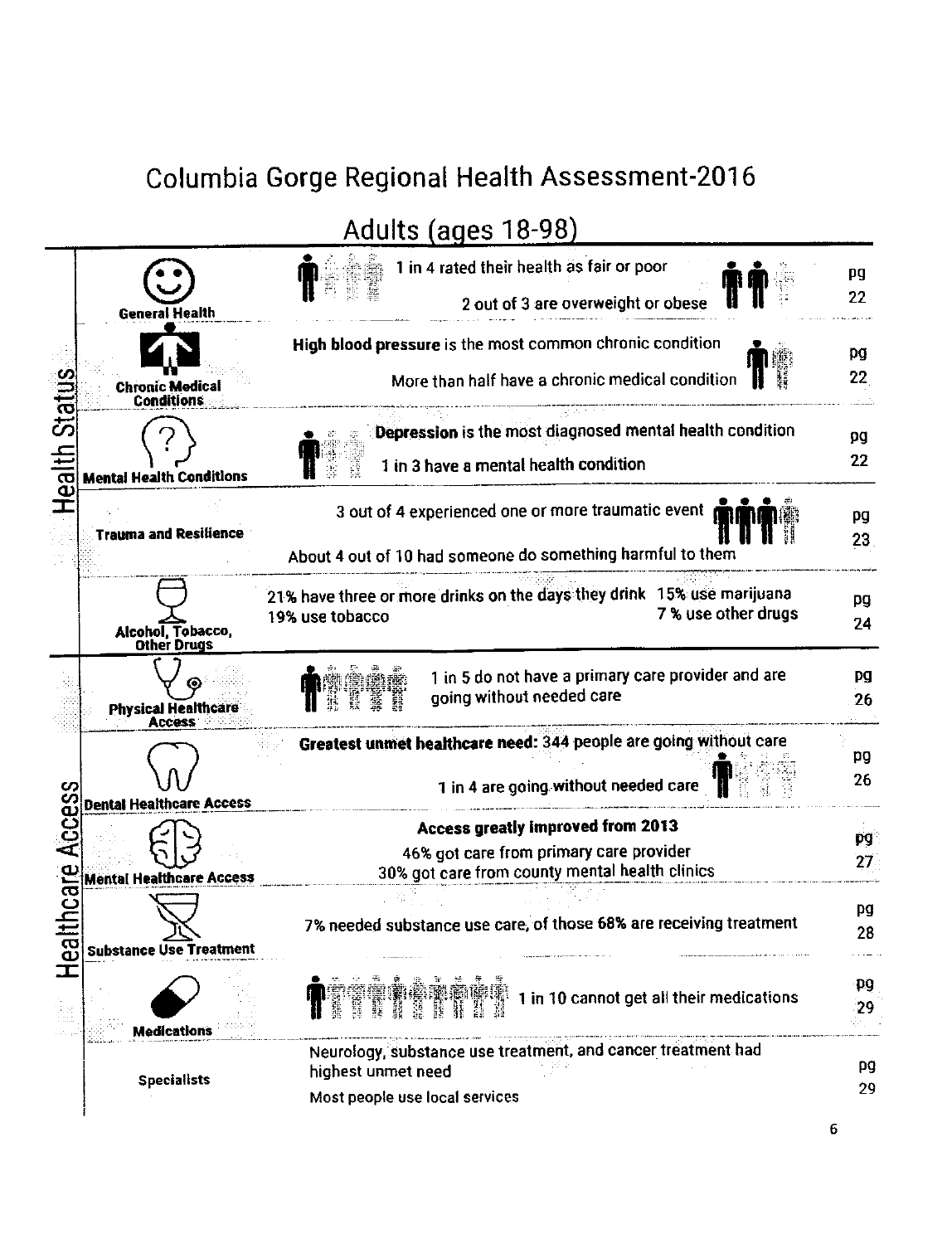## Columbia Gorge Regional Health Assessment-2016 Adults with disparities by race/ethnicity,<br>income, or insurance (ages 18-98)

|                                     | General Health                          | 35% of Low income and Medicaid populations rated their health as fair or poor                                                                                                                                                       | pg<br>22  |
|-------------------------------------|-----------------------------------------|-------------------------------------------------------------------------------------------------------------------------------------------------------------------------------------------------------------------------------------|-----------|
| <u>ვ</u><br>Statu<br>alth           | Chronic Medical<br><b>Conditions</b>    | 3 out of 4 on Medicare have a chronic medical condition $\mathbf{H}$                                                                                                                                                                | ₹pg<br>22 |
|                                     | <b>Mental Health Conditions</b>         | Anxiety is the most diagnosed mental condition for Low income and Medicaid<br>2 of 5 of the Low income population have a mental health condition.<br>Half of Medicaid recipients have a mental condition                            | pg<br>22  |
| d.<br>Ī                             | <b>Trauma and Resilience</b>            | Half of the Medicaid population has experienced 3 or<br>more traumatic events                                                                                                                                                       | pg<br>23  |
|                                     | Alcohol, Tobacco,<br><b>Other Drugs</b> | The Uninsured and Medicaid population were more likely to have three or more<br>drinks, use tobacco, and use other drugs than general population<br>Low income was more likely to use tobacco than the general population           | pg<br>24  |
|                                     | Physical Healthcare<br><b>Access</b>    | 1 in 4 of the Uninsured and Medicaid populations are going without needed care<br>More than half of the Uninsured do not have a primary care provider                                                                               | pg<br>26  |
| ၯ                                   | Dental Healthcare Access                | About 37% of the Low income, Uninsured, and Medicaid<br>populations are going without needed care                                                                                                                                   | pg<br>26  |
| $\mathbf{q}$<br>ں<br>are<br>رے<br>Œ | <b>Mental Healthcare Access</b>         | Nearly twice as many Medicaid recipients are going<br>without needed care than the general population                                                                                                                               | pg<br>27  |
|                                     | Supstance Ose Treatment                 | 15% of Medicaid recipients needed substance use care<br>High income, Uninsured, and Private insurance populations were<br>twice as likely to go without needed care than the general population                                     | pg<br>28  |
|                                     | <b>Medications</b>                      | No significant disparities                                                                                                                                                                                                          | pg<br>29  |
|                                     | <b>Specialists</b>                      | Low income had more unmet orthopedic needs than the general population<br>Private insurance had more unmet cardiology needs than the general population<br>Medicaid had more unmet skin condition needs than the general population | pg<br>29  |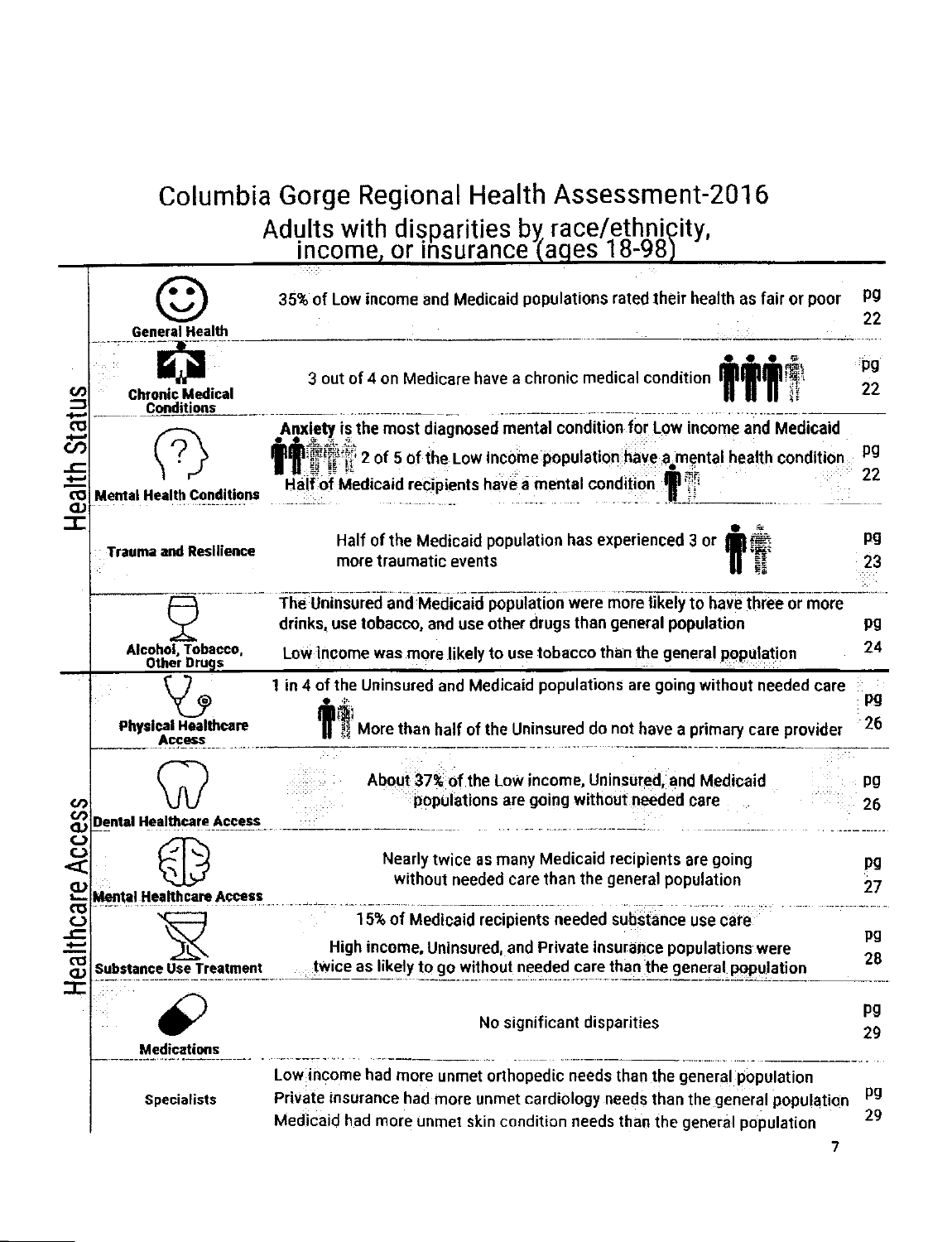Youth (ages 0-17)



All other information is from the 2016 CHA survey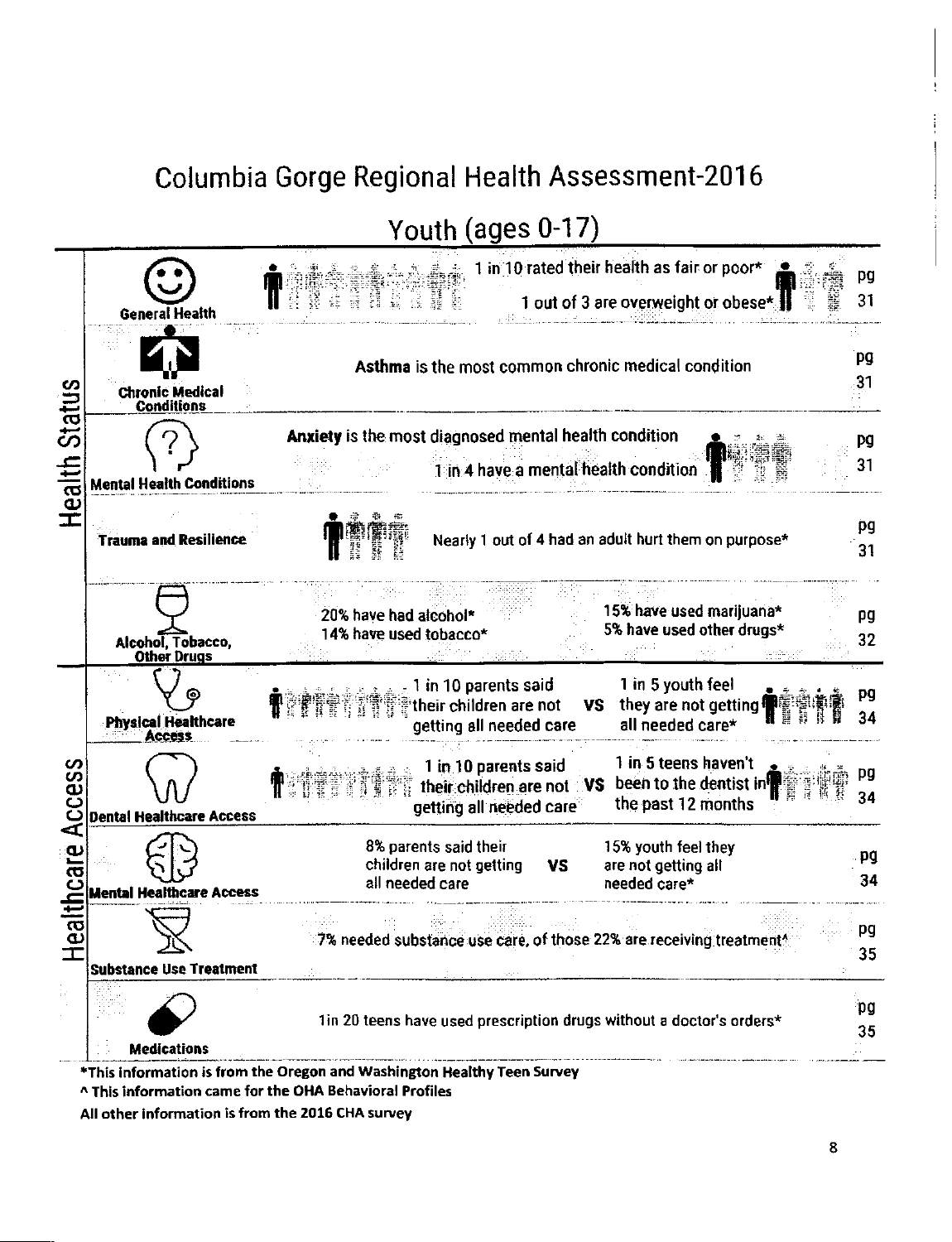#### **Klickitat County**

|                      |                                | <b>Number</b> | Percent |
|----------------------|--------------------------------|---------------|---------|
|                      | <b>Total Population</b>        | 340           | 24.9%   |
|                      |                                |               |         |
|                      | 200% and below                 | 94            | 27.6%   |
| FPL.                 | 201% and above                 | 152           | 44.7%   |
|                      |                                |               |         |
|                      | Hispanic/Latino/Other          | 34            | 10.0%   |
|                      | Non Hispanic whites            | 293           | 86.2%   |
|                      |                                |               |         |
|                      | Uninsured                      | 17            | 5.0%    |
|                      | Medicaid/Dual                  | 57            | 16.8%   |
|                      | Medicare                       | 104           | 30.6%   |
|                      | Private                        | 126           | 37.1%   |
|                      |                                |               |         |
|                      | 18-39 years                    | 81            | 23.8%   |
|                      | 40-64 years                    | 134           | 39.4%   |
| Age                  | 65-80 years                    | 97            | 28.5%   |
|                      | 80+ years                      | 20            | 5.9%    |
|                      |                                |               |         |
|                      | Worried about housing          | 62            | 18.2%   |
|                      | Pays less than 750             | 173           | 50.9%   |
|                      | Pays 750-1500                  | 95            | 27.9%   |
|                      | Pays more than 1500            | 37            | 10.9%   |
| <b>Basic Needs</b>   | Went without SDH               | 59            | 17.4%   |
|                      | Went without healthcare        | 80            | 23.5%   |
|                      | Went without food              | 25            | 7.4%    |
|                      | Went without transportation    | 36            | 10.6%   |
|                      | Went without housing           | 16            | 4.7%    |
|                      |                                |               |         |
|                      | General health- fair or poor   | 66            | 19.4%   |
|                      | Overweight                     | 95            | 27.9%   |
|                      | Obese                          | 120           | 35.3%   |
|                      | <b>Chronic Disease</b>         | 202           | 59.4%   |
|                      | <b>Mental Health Condition</b> | 122           | 35.9%   |
| <b>Health Status</b> | Mental and Physical            | 87            | 25.6%   |
|                      | <b>Traumatic Event</b>         | 278           | 81.8%   |
|                      | 3 or more traumatic events     | 142           | 41.8%   |
|                      | Has 3 or more drinks a day     | 51            | 15.0%   |

 $\sim$